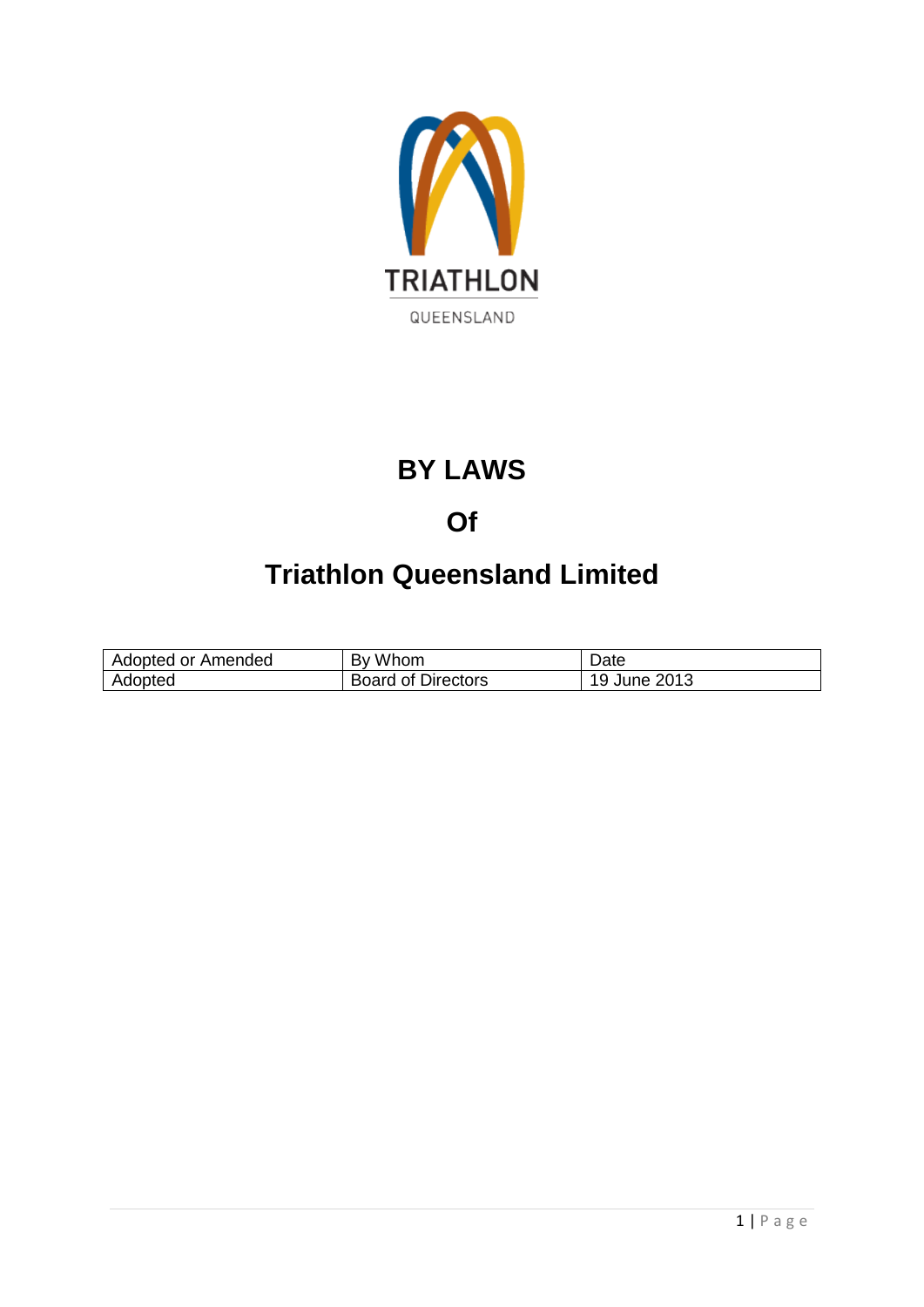## **TABLE OF CONTENTS**

| <b>STATUS OF BY-LAWS</b>                                      |   |
|---------------------------------------------------------------|---|
| <b>MEMBERSHIP CATEGORIES</b>                                  | 4 |
| <b>RECOGNISED TRIATHLON CLUBS</b>                             |   |
| FEES DUE TO THE COMPANY                                       | 4 |
| SANCTIONING OF EVENTS CONDUCTED BY RECOGNISED TRIATHLON CLUBS |   |
| "TRI" BFORE YOU BUY                                           |   |
|                                                               |   |
|                                                               |   |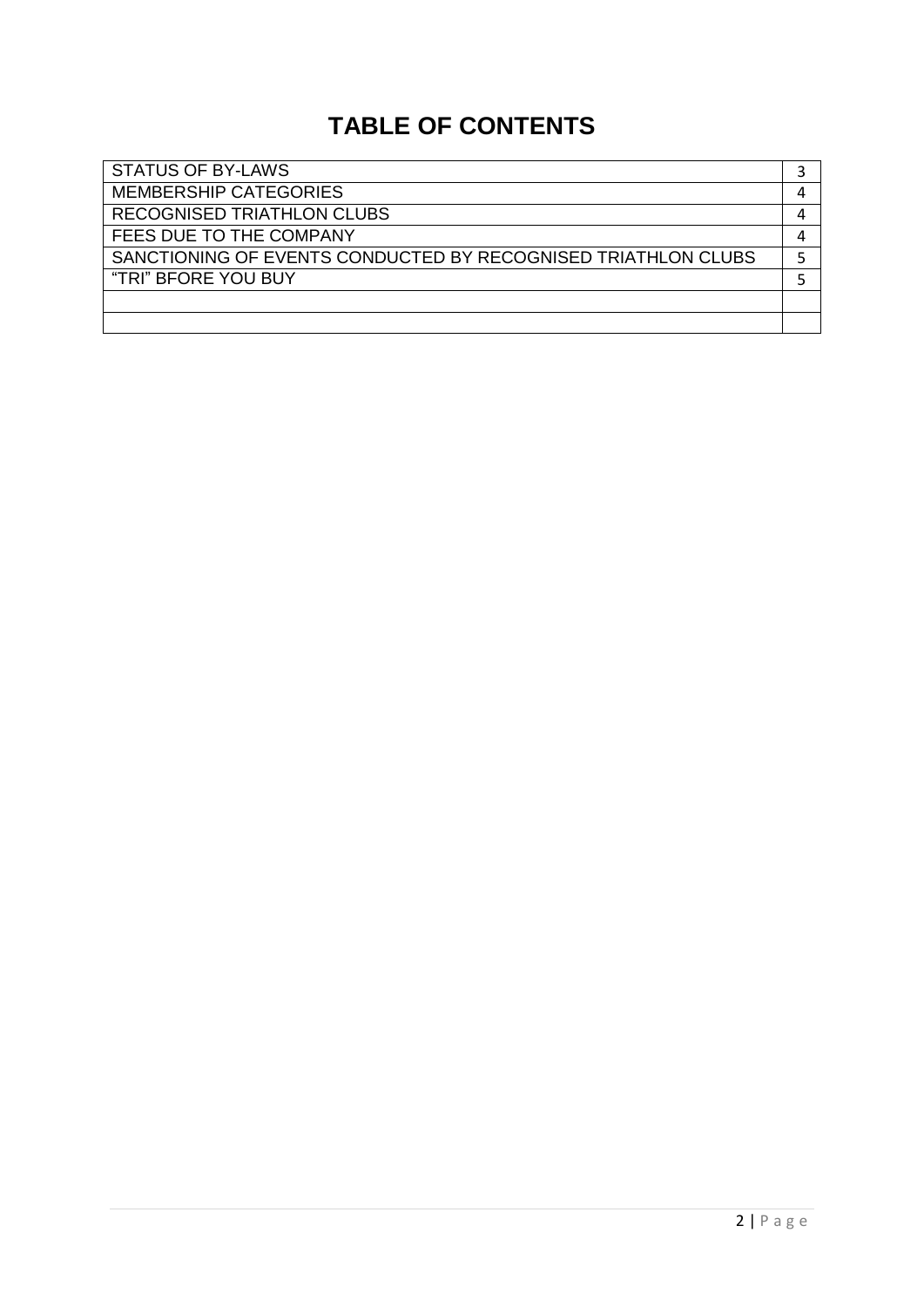### **BY-LAWS OF TRIATHLON QUEENSLAND LTD**

### **INTRODUCTION**

#### **1. STATUS OF BY-LAWS**

#### **1.1 Power to Make By-Laws**

These By-Laws are made by the Triathlon Queensland Board under Rule 35 of the Triathlon Queensland Limited Constitution. They are binding on all Members. In the event of a conflict between these By- Laws and the Constitution, the Constitution will prevail.

#### **1.2 Definitions and Interpretation**

The definitions in the Constitution apply to these By-Laws. In addition, the following definitions apply:

"**Rule**" means a rule of the Constitution.

"**Club / Squad endorsed training session**" means a training session that has been endorsed and evidenced by minutes of a meeting of the Club / Squad management committee and / or publicised as a Club / Squad training session through official communication channels of the Club / Squad, including but not limited to the Club / Squad webpage, Facebook page or other social media.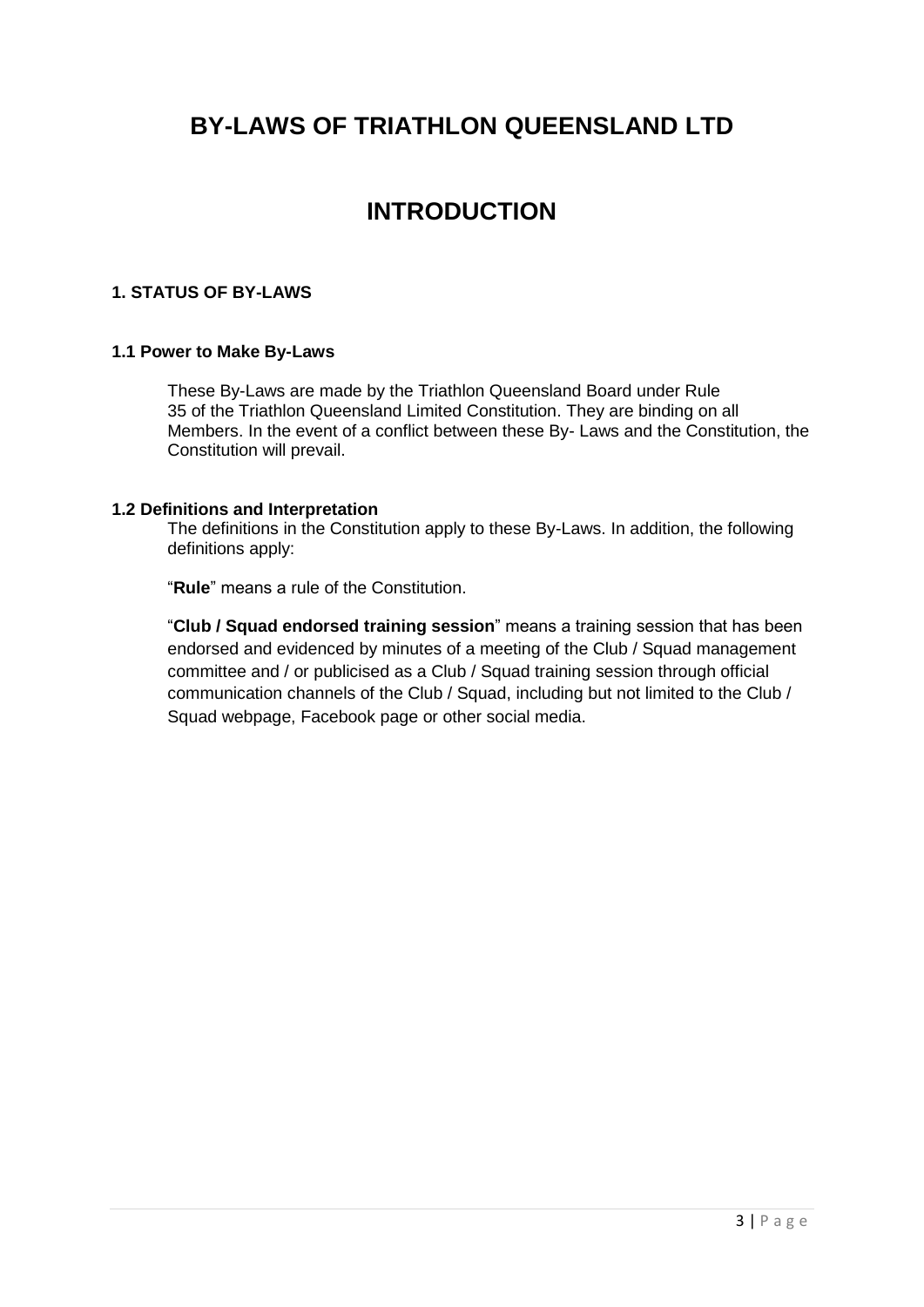#### **2. MEMBERSHIP DEFINITION**

This by-law applies to the Company membership as defined by:

- a) Rule 12 of the Constitution.
- b) Membership categories as determined and advertised by Triathlon Australia

#### **3. RECOGNISED TRIATHLON CLUBS / SQUADS - Rule 2.1**

- a) **"recognised triathlon club"** means a club having a minimum membership consisting of an executive of a president, administrator and treasurer and 10 ordinary members, which the Company has approved as a recognised triathlon club.
- b) **"recognised triathlon squad"** means an organised group, which may or may not also be a recognised triathlon club, that has as its principal operating purpose the commercial delivery of triathlon services from one or more accredited triathlon coaches, to members of that squad, and which the Company has approved as a recognised triathlon squad.
- c) A recognised triathlon club / squad must apply for registration each year to the Company by June 30 for the following year.
- d) To be eligible to be a member of a registered recognised triathlon club / squad, (or a member of the Triathlon Division in the case of a combined or multiple sports Club) in the State of Queensland, a club member must also be an annual member of Triathlon Australia.
- e) A registered recognised triathlon club / squad must ensure that all members of the club / squad are annual members of Triathlon Australia.
- f) Registered recognised triathlon clubs / squads will be afforded access to public liability and associations insurance policies as arranged by Triathlon Australia annually.

#### **4. FEES DUE TO THE COMPANY**

- a) Fees payable in accordance with Rule 13 will be payable by all members including:
	- i. An individual member
	- ii. A recognised triathlon club / squad
	- iii. Any new category of membership created under Rule 12.1

b) Each recognised triathlon club / squad registered in accordance with Rule 2.1 will pay an affiliation fee which will include affiliation with the national sporting association, Triathlon Australia and will provide the recognised triathlon club / squad and its officers with access to the sports public liability and association's insurance policy.

c) All membership and affiliation fees are due on the first day of July in each year.

d) Each registered recognised triathlon club / squad shall use the national membership registration system as operated by Triathlon Australia to conduct their own club / squad members' registration.